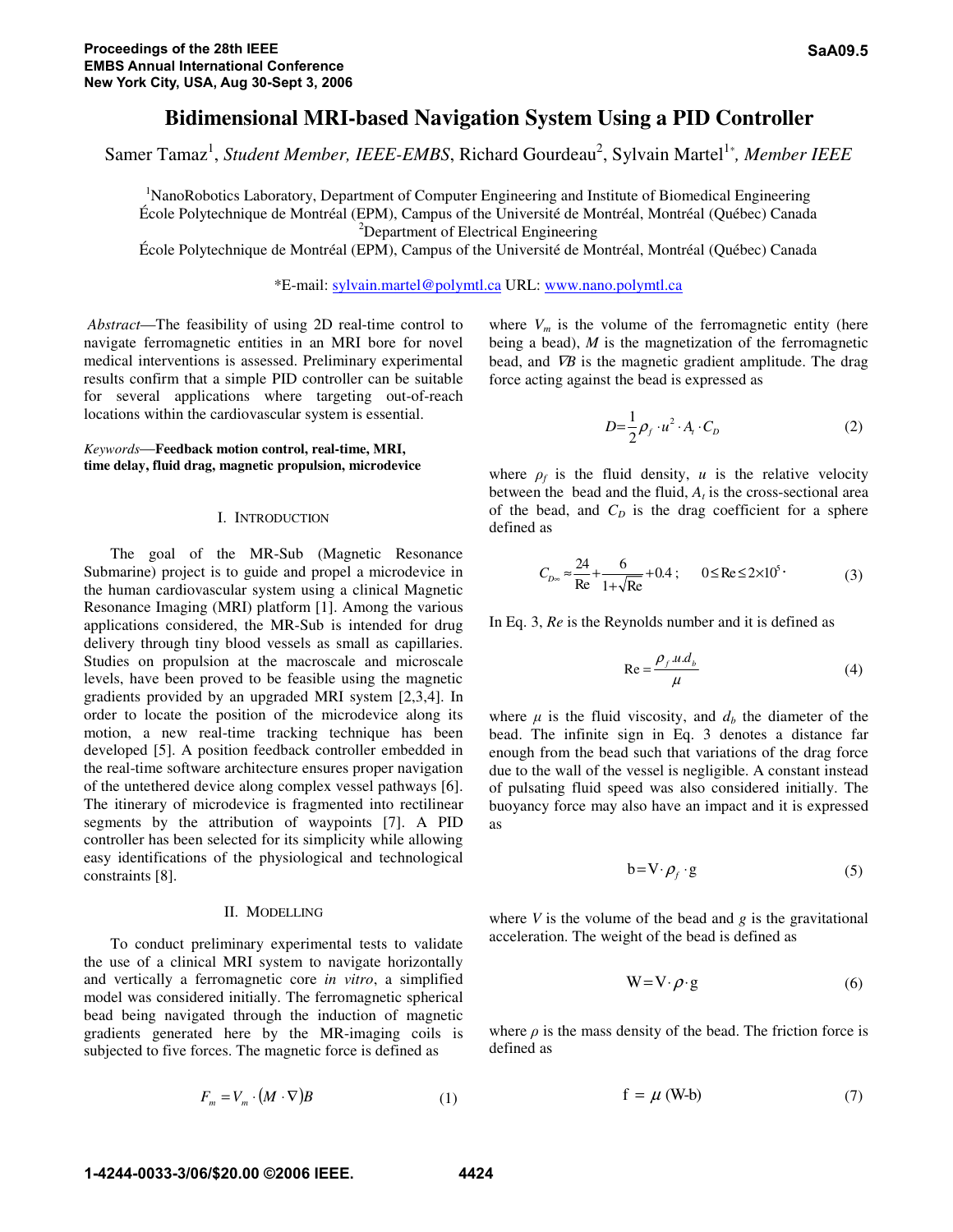with  $\mu$  being the friction coefficient, which can either be static μ*s* or kinetic μ*k*.

## III. CONTROLLER

In order to ensure a rectilinear trajectory along the segments traveled by the ferromagnetic bead for the 2D model being subjected to a quiescent or laminar flow, the commands applied along the x and z axes are determined based on a polar coordinates system. The orientation within the Cartesian system with respect to the MRI bore is depicted in Fig. 1. For control purpose, a discrete PID controller was also selected whose discrete transfer function is expressed by

$$
K(z) = \frac{U_T(z)}{E_r(z)} = K_{TP} + K_{TD} \frac{z-1}{zh} + K_{TI} \frac{zh}{z-1}.
$$
 (8)

In Eq. 8, *Er* represents the quadratic distance separating the targeted position of the bead from its current position,  $U_T$  is the magnitude of the command along the r coordinate that acts effectively along the transverse direction of the current segment, with  $K_{TP}$ ,  $K_{TD}$ , and  $K_{TI}$ representing the transverse proportional, derivative, and integral gain respectively. The time based error is the quadratic error defined as

$$
e_r(t) = \sqrt{(x_D - x(t))^2 + (z_D - z(t))^2}.
$$
 (9)

The commands along the x and z axes are derived respectively by the following equations

$$
U_x(z) = U_{T_r}(z)\cos(\theta) - U_{N_x}(z)
$$
  
\n
$$
U_z(z) = U_{T_r}(z)\sin(\theta) - U_{N_z}(z)
$$
\n(10)

Where  $U_{Nx}$  and  $U_{Nz}$  represent the magnitude of the command along the x and z coordinates respectively that act along the normal direction of the segment as described by the following equations

$$
U_{N_x}(z) = K_{NP} E_{N_r}(z) \cos(\alpha) + K_{ND} V_{N_r}(z) \cos(\beta)
$$
  
\n
$$
U_{N_z}(z) = K_{NP} E_{N_r}(z) \sin(\alpha) + K_{ND} V_{N_r}(z) \sin(\beta)
$$
\n(11)

where  $K_{NP}$  and  $K_{ND}$  represent the normal proportional and derivative gains respectively,  $E_{Nr}$  and  $V_{Nr}$  are respectively the normal errors and velocities magnitudes related to the bead,  $\alpha$  and  $\beta$  are the angles between the x-axis and  $E_{Nr}$  and *VNr* vectors. In terms of coding, there are eight cases to consider for both angles depending on the orientation segment, error and velocity vectors. The angle  $\theta$  from Eq. 10 is defined as

$$
\theta = \tan^{-1}\left(\frac{z_D - z(t)}{x_D - x(t)}\right) \tag{12}
$$

To ensure that the commands applied do not exceed the gradient limits subdued to each axis, a linear normalization is applied.



Fig. 1. Axis convention in the MRI environment.



Figure 2: Experimental setup

#### IV. RESULTS

The tests were conducted with a chrome steel bead of 1.5 mm in diameter whose saturation magnetization is  $1.35 \times 10^{-6}$  A/m. A 1.5 T Siemens Avanto clinical MRI system was used for the experimental tests. The maximum peak-to-peak magnetic gradient amplitude was set to 52 mT/m along the three Cartesian coordinates. A PID controller, whose block diagram in shown in Fig. 3, was used in order to guide and place the bead at specific locations in a PMMA phantom filled up with water and placed in the MRI bore as depicted in Fig. 2. Its density  $\rho_f$  is 1 g/cm<sup>3</sup> and its viscosity  $\mu$  is 0.001002 Pa.s. To maximize the speed of the bead, the spacing between the plates of the phantom were set at 3 mm, i.e. at twice the diameter of the bead. The single echo 3D real-time tracking sequence [6] requires a feedback time  $t_{\text{feedback}} = 30 \text{ ms}$  and  $t_{\text{adc}} = 3.84 \text{ ms}$  in order to execute properly the tracking, the control, and the propulsion tasks. Based on such constraints for the MRI sequences, the sampling period  $h = t_{feedback} - t_{adc} = 26.2$  ms. The time necessary to apply the gradients in order to acquire the 3D dynamic position of the bead [5]  $t_{\text{gpos}}$  is 15.3 ms.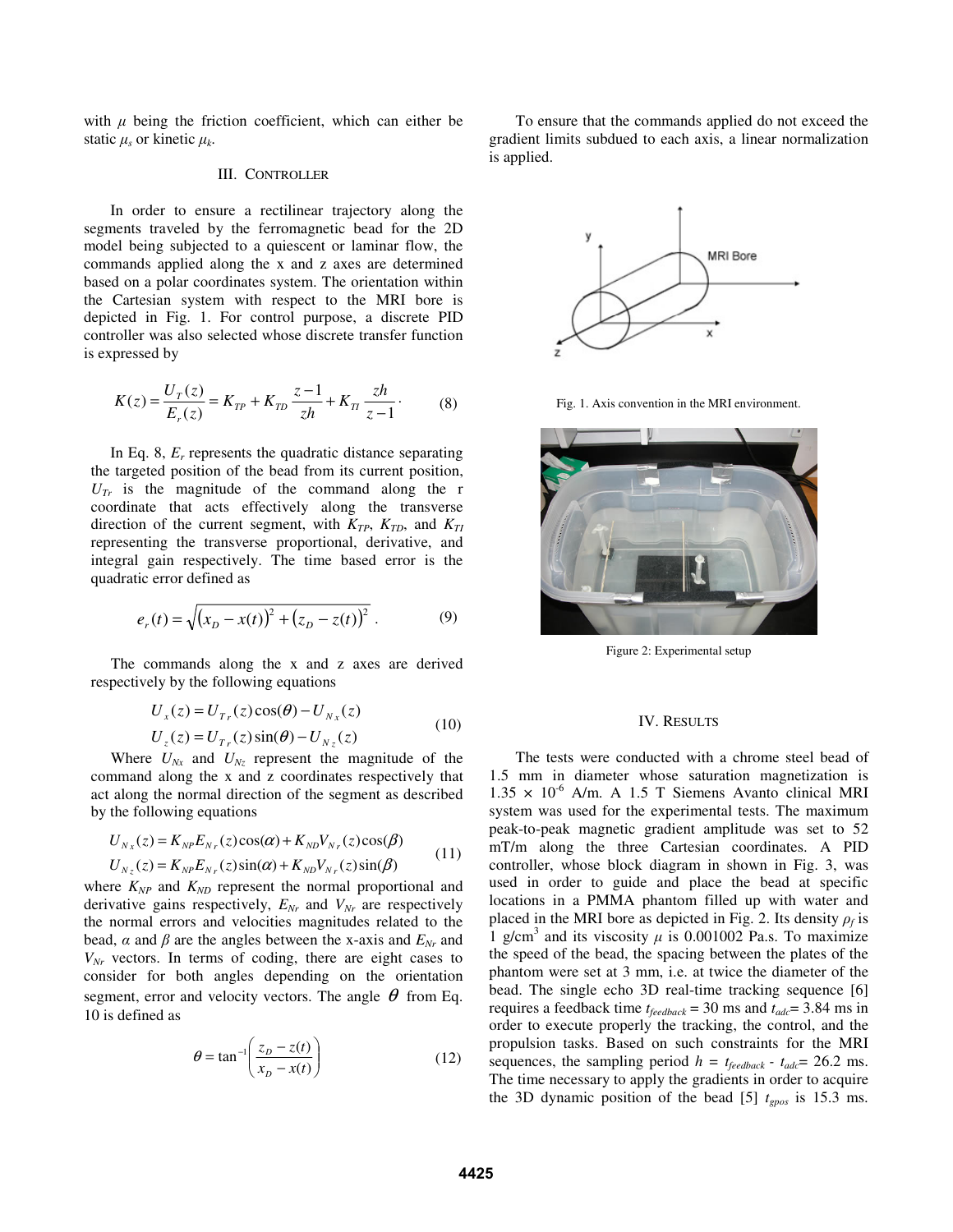Consequently, the remaining time available to apply the propulsion gradients is  $t_{\text{gprop}} = t_{\text{feedback}} - t_{\text{gpos}} = 14.7 \text{ ms.}$  The time delay between the acquisition of the position information in x and z,  $d_{xz}$  is 6 ms. The compensator gains were adjusted heuristically in order to keep the overshoot and steady-state error minimal [9,10]. The simulation data were generated using MATLAB/SIMULINK software. Figures 4, 5 and 6 show the trajectory of the bead obtained experimentally and by simulation for a 2D control experiment along the x and z axes.



Fig. 3. Block diagram of the discrete closed loop control system



Fig. 4. Plots of the 2D experimental and simulated trajectory of a chrome steel bead of 1.5 mm in diameter along a horizontal plane, in a quiescent flow acquired with a PID controller with  $K_{TP} = 0.4$ ,  $K_{TD} = 0.2$ ,  $K_{TI} = 0.2$ ,  $K_{NP} = 0$ ,  $K_{ND} = 0$ , where the target coordinates are  $x = 6$  cm and  $z = -6$  cm.

## V. DISCUSSION

 The 2D control experiments are conducted on a plate instead of a tube in order to evaluate the efficiency of the controller for maintaining a rectilinear motion along each of the segments specified by a roadmap. In Fig. 4, although the target coordinates are equal in magnitude, the bead reaches the assigned coordinate along the x-axis before the one along the z-axis. This is explained by the fact the bead rolls along the x-axis and slides along the z-axis due to the orientation of the DC magnetic field [4]. Hence, the forces of friction along the z-axis are much higher than those along the x-axis. In the simulation,  $\mu_s$  and  $\mu_k$  were respectively set to 0.5 and 0.4 [11]. Since the forces of friction due to rolling are negligible, they were not considered in the simulation. In order to overcome the forces of friction along the z-axis, constant upward magnetic gradients of 26 mT/m in amplitude were applied. Fig. 2 shows a good correlation between simulated and experimental data which proves the validity of the model.

 Figures 5 and 6 show respectively the simulated trajectory of a bead moving in water against and with a flow of speed  $v_f = 5$  cm/s with one intermediate waypoint. The control system is designed in such a way that as soon as the bead enters a zone of diameter  $d_z = d_t - r_b$ , the target is assigned to the next waypoint. Fig. 5 depicts the positive contribution of the gain  $K_N$  which, if not considered, prevents the bead to follow the next segment inclination.



Fig. 5. Plots of the 2D simulated trajectory along the x and z axes of a chrome steel bead of 1.5 mm in diameter along a horizontal duct of 3 mm in width with  $v_f = 5$  cm/s, acquired with a PID controller whose gains are with  $K_{TP} = 0.4$ ,  $K_{TD} = 0.2$ ,  $K_{TI} = 0.2$ ,  $K_{NP} = 0$ ,  $K_{ND} = 0$ , where the destination coordinates are  $x = -2$  cm and  $z = 3$  cm, and the intermediate waypoint coordinates are  $x = 3$  cm and  $z = 2$  cm.



Fig. 6. Plots of the 2D simulated trajectory along the x and z axes of a chrome steel bead of 1.5 mm in diameter along a horizontal duct of 3 mm in width, with  $v_f = 5$  cm/s with acquired with a PID controller whose gains are with  $K_{TP} = 0.4$ ,  $K_{TD} = 0.2$ ,  $K_{TI} = 0.2$ ,  $K_{NP} = -3$ ,  $K_{ND} = 0.2$ , where the final waypoint coordinates are  $x = -2$  cm and  $z = 3$  cm, and the intermediate waypoint coordinates are  $x = 3$  cm and  $z = 2$  cm.